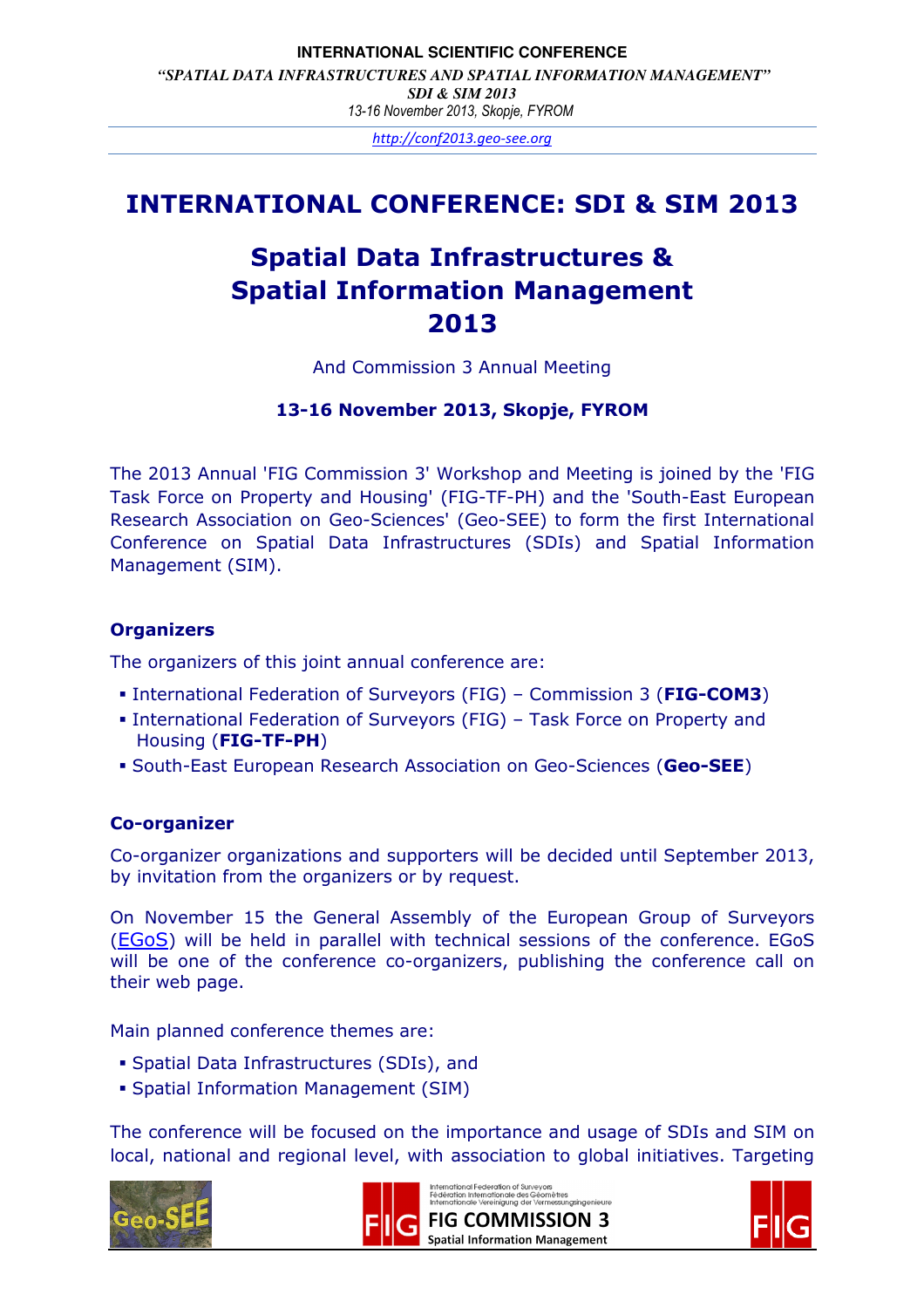#### **INTERNATIONAL SCIENTIFIC CONFERENCE**   *"SPATIAL DATA INFRASTRUCTURES AND SPATIAL INFORMATION MANAGEMENT" SDI & SIM 2013*

13-16 November 2013, Skopje, FYROM

http://conf2013.geo-see.org

the process of spatial data sharing through the Internet, as a tool for faster, easier and simpler access to spatial data by all stakeholders, customers and clients; the implementation of International-Global and European criteria for organizing digital spatial data; the impact of spatial information on all application fields; cooperation between stakeholders, such as state institutions responsible for collecting, structuring, archiving, updating and analyzing spatial data, according to their legal mission and obligation.

# Conference themes include (but not limited to):

### Spatial Data Infrastructure

- 1. Sub-national, national, regional, continental and global SDIs
- 2. Scientific aspects of SDIs and their development
- 3. Methodologies for SDI development, update and upgrade
- 4. Technologies and standards
- 5. Architectures of SDIs
- 6. Data, data specifications, data organization and exchange mechanisms and protocols
- 7. SDI metadata and spatial coordinate systems
- 8. Building and organization of SDIs
- 9. Integration, interoperability and compatibility of SDI's developed by different platforms
- 10.Legal aspects of SDI developing and utilization
- 11.European INSPIRE development and implementation
- 12.Pan-European geographic datasets
- 13.Global mapping
- 14.SDI as necessary tool of cartography
- 15.Applications of SDI in various sectors such as government, telecommunications, utilities, cadastre, land management, environment and nature protection, disaster management, climate changes, Earth structure, physical and urban planning, tourism and others
- 16.Education, training and awareness creation
- 17.Developments of open source SDIs
- 18.SDIs based on Crowedsourced Volunteered Geographic Information (VGI) and applications

# Spatial Information Management

- 1. E-government and SDIs: managing information spatially; theory, applications and best practice studies
- 2. The significance of reliable SDIs as the necessary tool for managing the regional and local authorities' services settings, establishing the basis for their vitality and "openness to change"





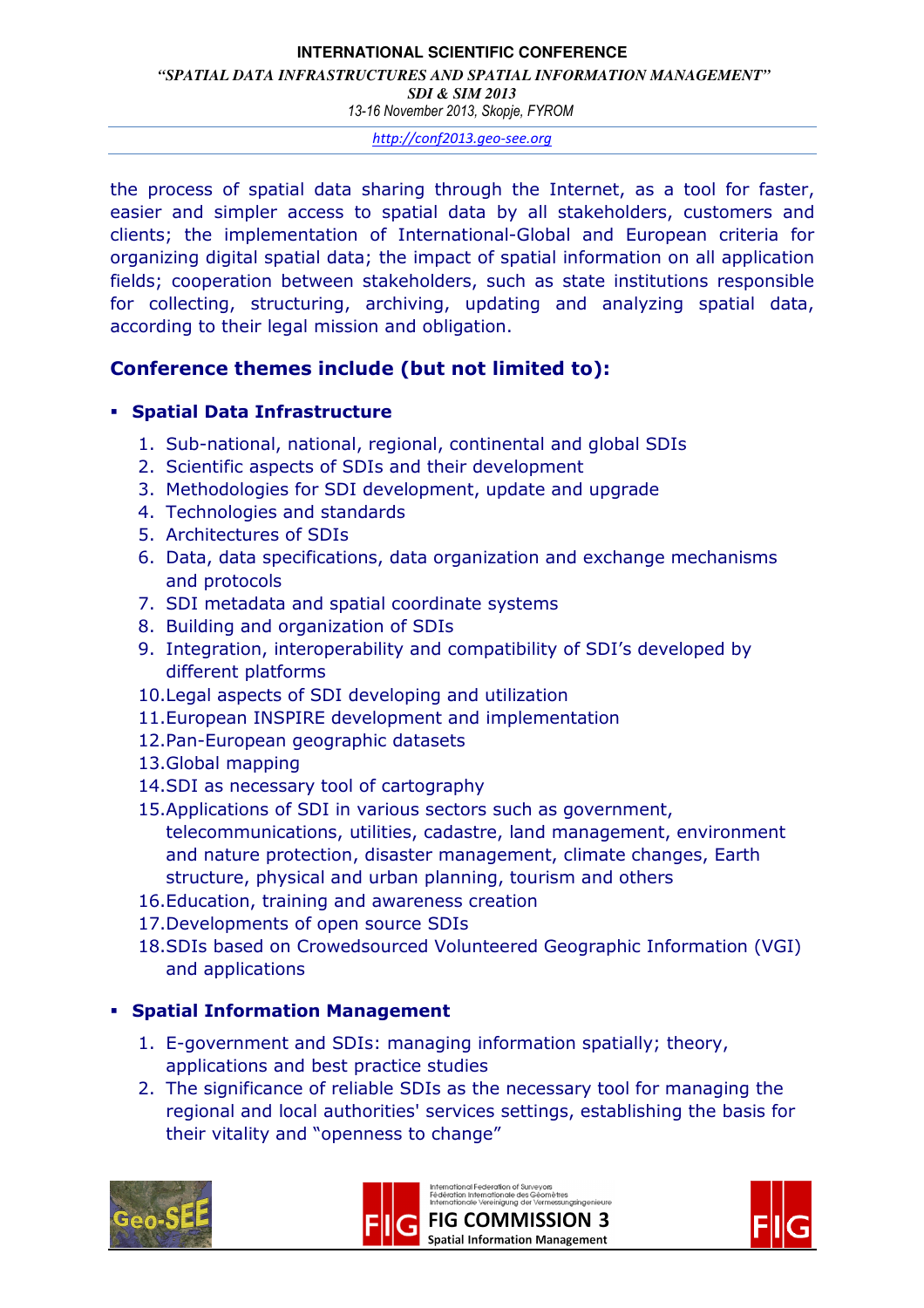#### **INTERNATIONAL SCIENTIFIC CONFERENCE**   *"SPATIAL DATA INFRASTRUCTURES AND SPATIAL INFORMATION MANAGEMENT" SDI & SIM 2013*

13-16 November 2013, Skopje, FYROM

http://conf2013.geo-see.org

- 3. Land management tools and innovative spatial information solutions addressing global and national challenges
- 4. Social, technical and legal aspects related to the emerging of informal settlements
- 5. Legal access to affordable land, and the importance of legal and social informal settlements data
- 6. Legalization, land privatization, affordable planning and affordable housing provision for low and middle income families
- 7. Provision of reliable information about land, property and the built environment: ownership rights, value, spatial information
- 8. Regulations and land development procedures in supporting the economy
- 9. SDI for fresh-water and energy supply, waste management, informal settlements management, planning, transportation, pollution and crime control
- 10.Innovative land tools and policies to attract investment, optimize real property taxation, support valuation, and provide tools for affordable planning, housing and financing; answering current needs and supporting property markets
- 11.Harmonization of spatial data at all levels; interoperability aspects of standards and technical solutions; development and implementation of feasible metadata concepts
- 12.Possibilities of spatial urban data capture, structure, use, discovery, integration and exchange: community-based data collection; the use of social media; appropriate land tools, software, and geospatial data sources
- 13.Integration of spatial data: cadastre, agriculture, forestry, environment, spatial planning, 3D city modeling, utilities, public land management, VGI, crowd-sourcing, community based data collection, socio-economic data
- 14.Urban environment information handling and managing for sustainable development: real estate management, BIM, green real estate, ecofriendly planning
- 15.Multiple use of spatial data to support citizens' interests, stabilize the economy and support sustainable development of the built environment, and identify the increased role of the private sector
- 16.Business models in the context of SDI and cadastre; process view (data collection, maintenance, handling, provision); private and public partnership, privacy aspects, security aspects
- 17.The future of SDIs in climate change, risk prevention, economic crisis management

#### Task Force on Property and Housing – country reports

1. Institutional development (housing framework, land administration: mortgages/tenure protection, construction industry and planning regulations)





International Federation of Surveyors<br>Fédération Internationale des Géomètres<br>Internationale Vereinigung der Vermessungsingenieure

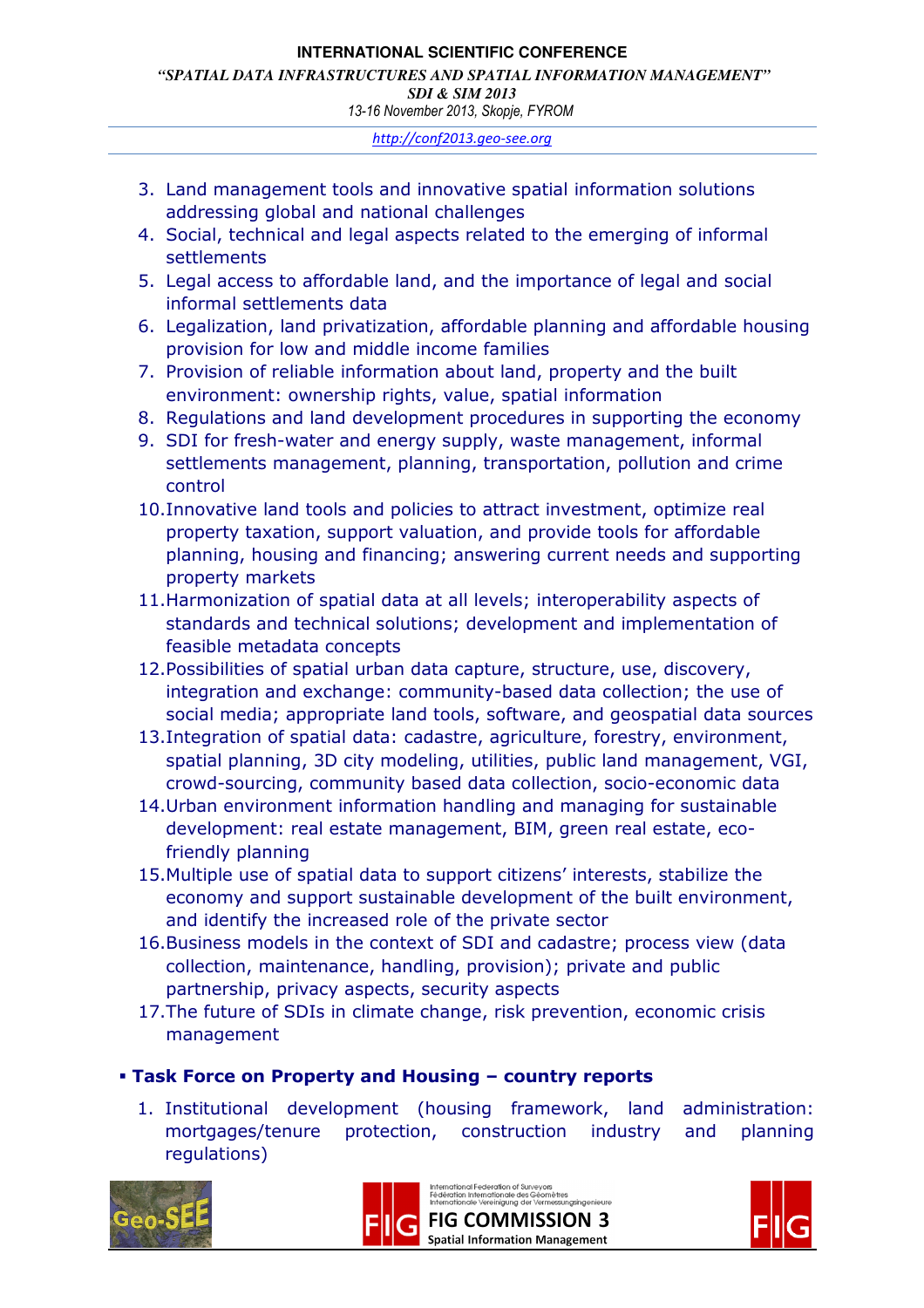#### **INTERNATIONAL SCIENTIFIC CONFERENCE**   *"SPATIAL DATA INFRASTRUCTURES AND SPATIAL INFORMATION MANAGEMENT" SDI & SIM 2013*  13-16 November 2013, Skopje, FYROM

http://conf2013.geo-see.org

- 2. Improvement of coordination of various players of land, real estate and housing sector (civil society, business, government, inter-governmental organizations)
- 3. Adoption of effective policies (land and housing administration, finance, construction, old/abandoned real estate, energy efficiency, quality)
- 4. Land tool development to address poverty and inclusion, and to support human dignity (such as development of green housing/development of affordable housing)
- 5. Technical tools to support the above policies (e.g., 3D city modeling , BIM, etc)

# Paper submission

All submitted papers should be focused on the above aspects directly. Please pay particular attention to research methods, key results and language. FIG template should be used. Two channels for submitting papers are available:

# Full paper refereed channel

| Full paper submission deadline:                     | 31 July 2013      |
|-----------------------------------------------------|-------------------|
| Notification of acceptance for presentation:        | 15 August 2013    |
| Notification of acceptance through the peer review: | 30 August 2013    |
| Revised full paper submission for second review:    | 30 September 2013 |
| Notification of the second full-paper peer review:  | 15 October 2013   |
| Submission of camera ready version:                 | 22 October 2013   |

Those interested in peer-reviewed papers should declare it in advance when submitting the full paper. Papers submitted in this channel (approximately 6000 words) must not have been accepted for publication elsewhere or be under review for another workshop or conference.

# Abstract refereed channel

| Extended abstract submission deadline:              | 31 July 2013      |
|-----------------------------------------------------|-------------------|
| Notification of acceptance for presentation:        | 15 August 2013    |
| Full paper submission deadline:                     | 30 September 2013 |
| Notification of the full-paper for the proceedings: | 15 October 2013   |
| Submission of camera ready version:                 | 22 October 2013   |

The abstract should be 350 to 500 words in length describing the objectives, results, conclusions and significance of your work (relevant artwork can be embedded). Please note that in order for the research to be presented and included in the proceedings, full paper version should be submitted on time.





International Federation of Surveyors<br>Fédération Internationale des Géomètres<br>Internationale Vereinigung der Vermessungsingenieure **FIG COMMISSION 3 Spatial Information Management** 

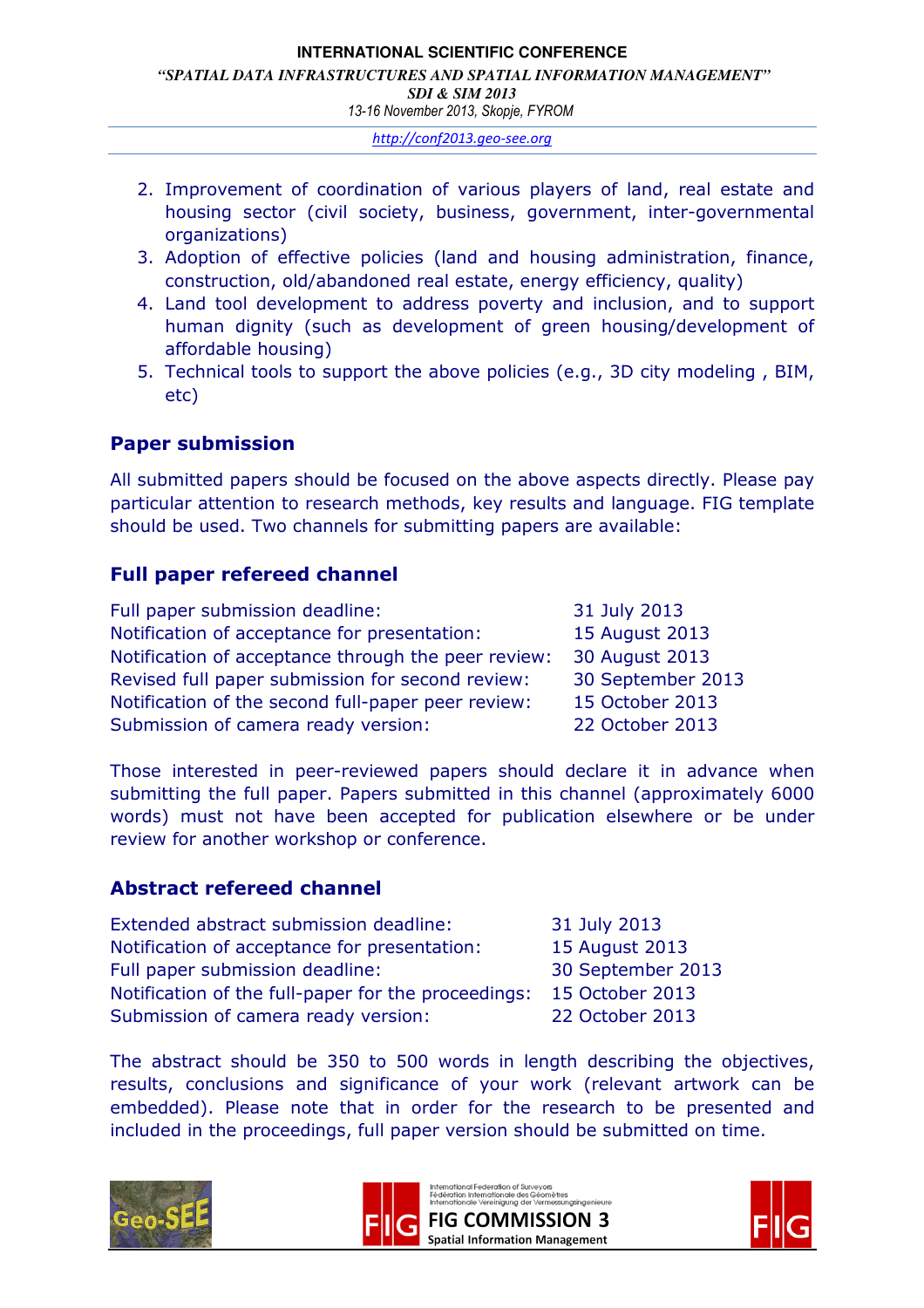#### **INTERNATIONAL SCIENTIFIC CONFERENCE**

 *"SPATIAL DATA INFRASTRUCTURES AND SPATIAL INFORMATION MANAGEMENT"* 

*SDI & SIM 2013* 

13-16 November 2013, Skopje, FYROM

http://conf2013.geo-see.org

#### Submit your paper to:

### https://www.easychair.org/account/signin.cgi?conf=fig3-2013\_geosee

### Proceedings:

Proceedings of papers approved for presentation after the review process will be published pre conference as hard copy and/or in CD/USB).

# Programme

A first, general indication of the programme:

| 12 November 2013 (evening): Welcome Reception |                           |
|-----------------------------------------------|---------------------------|
| 13-15 November 2013:                          | <b>Technical Sessions</b> |
| 16 November 2013:                             | <b>Technical Tour</b>     |

# Venue: TBD, Skopje, FYROM.

Accommodation: List of Hotels in the close vicinity of the venue will be available soon.

# Registration fees (\*)

|                                | <b>Until</b><br>30.09.2013 | <b>From</b><br>01.10.2013 | <b>Included</b>                                                                           |
|--------------------------------|----------------------------|---------------------------|-------------------------------------------------------------------------------------------|
| Full<br>registration           | 250 Euro                   | <b>300 Euro</b>           | All materials, access to all<br>sessions, welcome reception,<br>coffee breaks and lunches |
| <b>Accompanying</b><br>persons | 150 Euro                   | 200 Euro                  | Access to all sessions, welcome<br>reception and coffee breaks                            |
| <b>Students</b>                | 100 Euro                   | 150 Euro                  | All materials, access to all<br>sessions, welcome reception,<br>coffee breaks and lunches |
| One day<br>registration        | 100 Euro                   | 150 Euro                  | All materials, access to all<br>sessions, welcome reception,<br>coffee breaks and lunch   |
| <b>First author</b>            | 200 Euro                   |                           | All materials, access to all<br>sessions, welcome reception,<br>coffee breaks and lunches |

(\*) each registrant can present one paper only; registration is mandatory for paper to be included in proceedings.





International Federation of Surveyors<br>Fédération Internationale des Géomètres<br>Internationale Vereinigung der Vermessungsingenieure **FIG COMMISSION 3** 

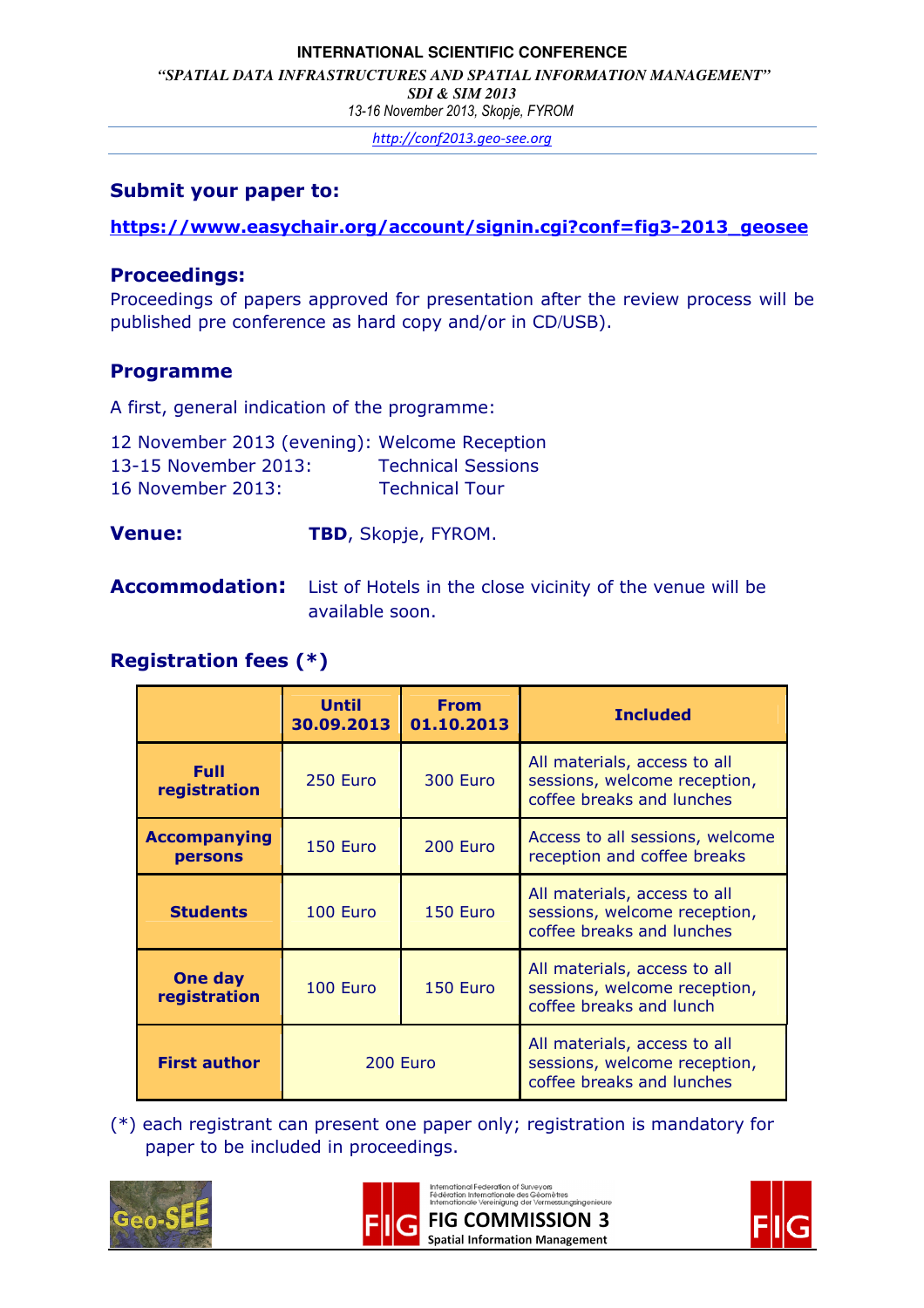#### **INTERNATIONAL SCIENTIFIC CONFERENCE**

 *"SPATIAL DATA INFRASTRUCTURES AND SPATIAL INFORMATION MANAGEMENT"* 

*SDI & SIM 2013* 

13-16 November 2013, Skopje, FYROM

http://conf2013.geo-see.org

#### Additional payments are:

- + Gala Dinner TBD
- + Technical Tour TBD

#### Details for registration fee payment:

| <b>Bank name</b>                           | NLB Tutunska banka AD Skopje                                          |
|--------------------------------------------|-----------------------------------------------------------------------|
| <b>Bank address</b>                        | Str. Djon Kenedi, 25/1 -d3<br>1000 Skopje, FYROM                      |
| <b>SWIFT</b>                               | TUTNMK22                                                              |
| <b>Beneficiary - account</b><br>holder     | Geo-SEE (South East European Research<br>Association on Geo Sciences) |
| <b>Beneficiary address</b>                 | Str Vodnjanska br.1,<br>1000 Skopje, FYROM                            |
| <b>IBAN</b>                                | MK07210701000758254                                                   |
| <b>Account No. (for local</b><br>citizens) | 210-0657617601-07                                                     |
| <b>Remittance information</b>              | SDI&SIM - First author                                                |
|                                            | SDI&SIM - Student                                                     |
|                                            | SDI&SIM - Full registration                                           |
|                                            | SDI&SIM - Accompanying person                                         |
|                                            | SDI&SIM - One day registration                                        |
| <b>Details of charges</b>                  | <b>OUR</b>                                                            |

#### Contact details:

Web site: http://conf2013.geo-see.org Email: sdisim2013@gmail.com





International Federation of Surveyors<br>Fédération Internationale des Géomètres<br>Internationale Vereinigung der Vermessungsingenieure **FIG COMMISSION 3**